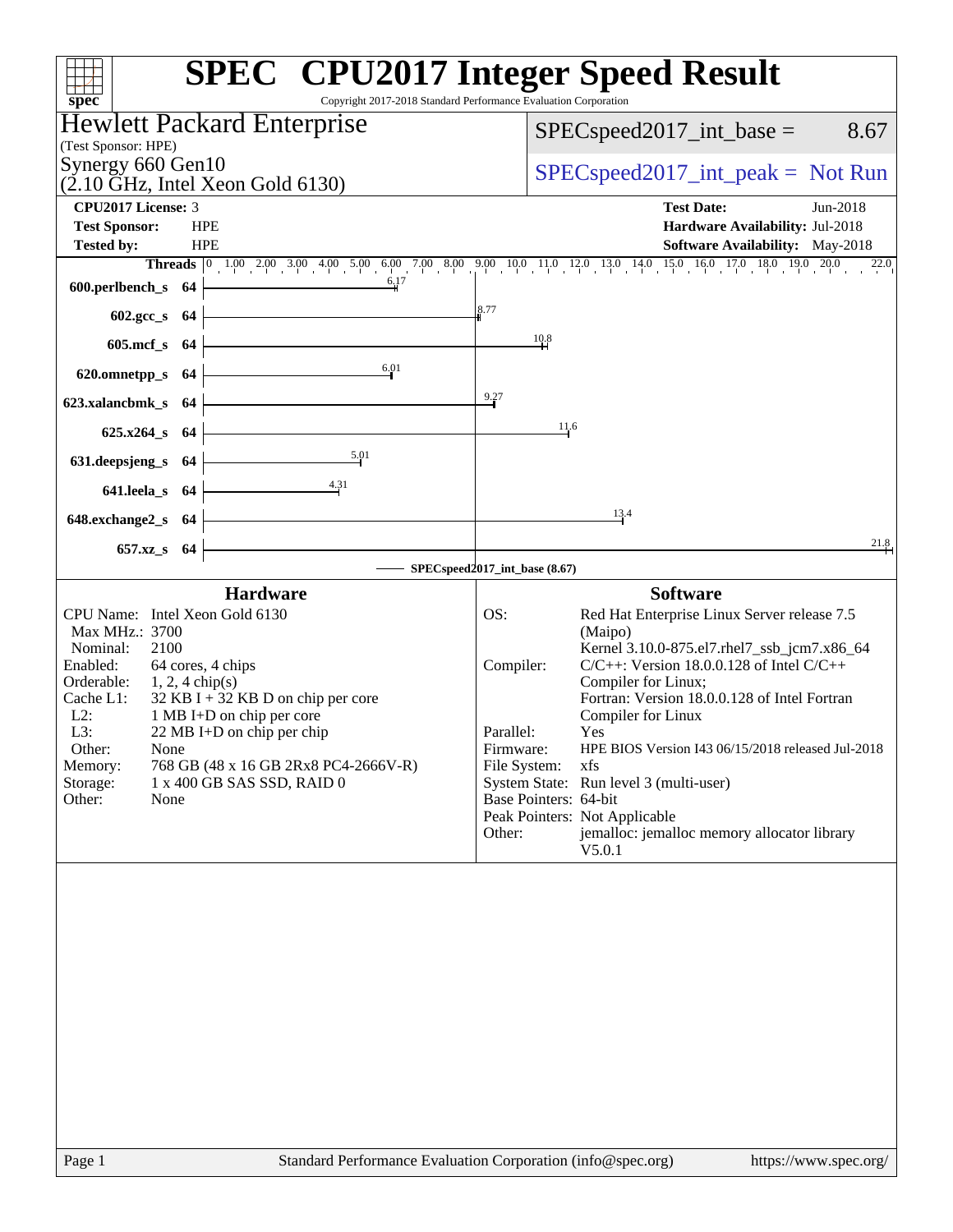

# **[SPEC CPU2017 Integer Speed Result](http://www.spec.org/auto/cpu2017/Docs/result-fields.html#SPECCPU2017IntegerSpeedResult)**

Copyright 2017-2018 Standard Performance Evaluation Corporation

### Hewlett Packard Enterprise

(Test Sponsor: HPE)

(2.10 GHz, Intel Xeon Gold 6130)

 $SPEC speed2017\_int\_base =$  8.67

### Synergy 660 Gen10  $SPEC speed2017\_int\_peak = Not Run$

**[Tested by:](http://www.spec.org/auto/cpu2017/Docs/result-fields.html#Testedby)** HPE **[Software Availability:](http://www.spec.org/auto/cpu2017/Docs/result-fields.html#SoftwareAvailability)** May-2018

**[CPU2017 License:](http://www.spec.org/auto/cpu2017/Docs/result-fields.html#CPU2017License)** 3 **[Test Date:](http://www.spec.org/auto/cpu2017/Docs/result-fields.html#TestDate)** Jun-2018 **[Test Sponsor:](http://www.spec.org/auto/cpu2017/Docs/result-fields.html#TestSponsor)** HPE **[Hardware Availability:](http://www.spec.org/auto/cpu2017/Docs/result-fields.html#HardwareAvailability)** Jul-2018

#### **[Results Table](http://www.spec.org/auto/cpu2017/Docs/result-fields.html#ResultsTable)**

|                                    | <b>Base</b>    |                |       |                |       |                | <b>Peak</b> |                |                |              |                |              |                |              |
|------------------------------------|----------------|----------------|-------|----------------|-------|----------------|-------------|----------------|----------------|--------------|----------------|--------------|----------------|--------------|
| <b>Benchmark</b>                   | <b>Threads</b> | <b>Seconds</b> | Ratio | <b>Seconds</b> | Ratio | <b>Seconds</b> | Ratio       | <b>Threads</b> | <b>Seconds</b> | <b>Ratio</b> | <b>Seconds</b> | <b>Ratio</b> | <b>Seconds</b> | <b>Ratio</b> |
| $600.$ perlbench $\mathsf{S}$      | 64             | 291            | 6.11  | 288            | 6.17  | 288            | 6.17        |                |                |              |                |              |                |              |
| $602.\text{gcc}\_\text{s}$         | 64             | 451            | 8.82  | 455            | 8.76  | 454            | 8.77        |                |                |              |                |              |                |              |
| $605$ .mcf s                       | 64             | 430            | 11.0  | 436            | 10.8  | 437            | 10.8        |                |                |              |                |              |                |              |
| 620.omnetpp_s                      | 64             | 272            | 6.01  | 274            | 5.96  | 271            | 6.02        |                |                |              |                |              |                |              |
| 623.xalancbmk s                    | 64             | 153            | 9.24  | 153            | 9.27  | 152            | 9.30        |                |                |              |                |              |                |              |
| $625.x264$ s                       | 64             | 152            | 11.6  | 151            | 11.7  | 152            | 11.6        |                |                |              |                |              |                |              |
| 631.deepsjeng_s                    | 64             | 286            | 5.01  | 286            | 5.01  | 286            | 5.01        |                |                |              |                |              |                |              |
| 641.leela_s                        | 64             | 395            | 4.32  | 396            | 4.31  | 396            | 4.31        |                |                |              |                |              |                |              |
| 648.exchange2_s                    | 64             | 220            | 13.4  | 220            | 13.4  | 220            | 13.4        |                |                |              |                |              |                |              |
| $657.xz$ <sub>_S</sub>             | 64             | 284            | 21.8  | 281            | 22.0  | 284            | 21.8        |                |                |              |                |              |                |              |
| $SPECspeed2017$ int base =<br>8.67 |                |                |       |                |       |                |             |                |                |              |                |              |                |              |

**[SPECspeed2017\\_int\\_peak =](http://www.spec.org/auto/cpu2017/Docs/result-fields.html#SPECspeed2017intpeak) Not Run**

Results appear in the [order in which they were run.](http://www.spec.org/auto/cpu2017/Docs/result-fields.html#RunOrder) Bold underlined text [indicates a median measurement.](http://www.spec.org/auto/cpu2017/Docs/result-fields.html#Median)

#### **[Operating System Notes](http://www.spec.org/auto/cpu2017/Docs/result-fields.html#OperatingSystemNotes)**

 Stack size set to unlimited using "ulimit -s unlimited" Transparent Huge Pages enabled by default Prior to runcpu invocation Filesystem page cache synced and cleared with: sync; echo 3 > /proc/sys/vm/drop\_caches IRQ balance service was stopped using "service irqbalance stop"

#### **[General Notes](http://www.spec.org/auto/cpu2017/Docs/result-fields.html#GeneralNotes)**

Environment variables set by runcpu before the start of the run: KMP\_AFFINITY = "granularity=fine,compact" LD\_LIBRARY\_PATH = "/home/cpu2017/lib/ia32:/home/cpu2017/lib/intel64:/home/cpu2017/je5.0.1-32:/home/cpu2017/je5.0.1-64" OMP\_STACKSIZE = "192M"

 Binaries compiled on a system with 1x Intel Core i7-4790 CPU + 32GB RAM memory using Redhat Enterprise Linux 7.4

Yes: The test sponsor attests, as of date of publication, that CVE-2017-5754 (Meltdown) is mitigated in the system as tested and documented. Yes: The test sponsor attests, as of date of publication, that CVE-2017-5753 (Spectre variant 1) is mitigated in the system as tested and documented. Yes: The test sponsor attests, as of date of publication, that CVE-2017-5715 (Spectre variant 2) is mitigated in the system as tested and documented. jemalloc: configured and built at default for 32bit (i686) and 64bit (x86\_64) targets; built with RedHat Enterprise 7.4, and the system compiler gcc 4.8.5; sources available from jemalloc.net or <https://github.com/jemalloc/jemalloc/releases>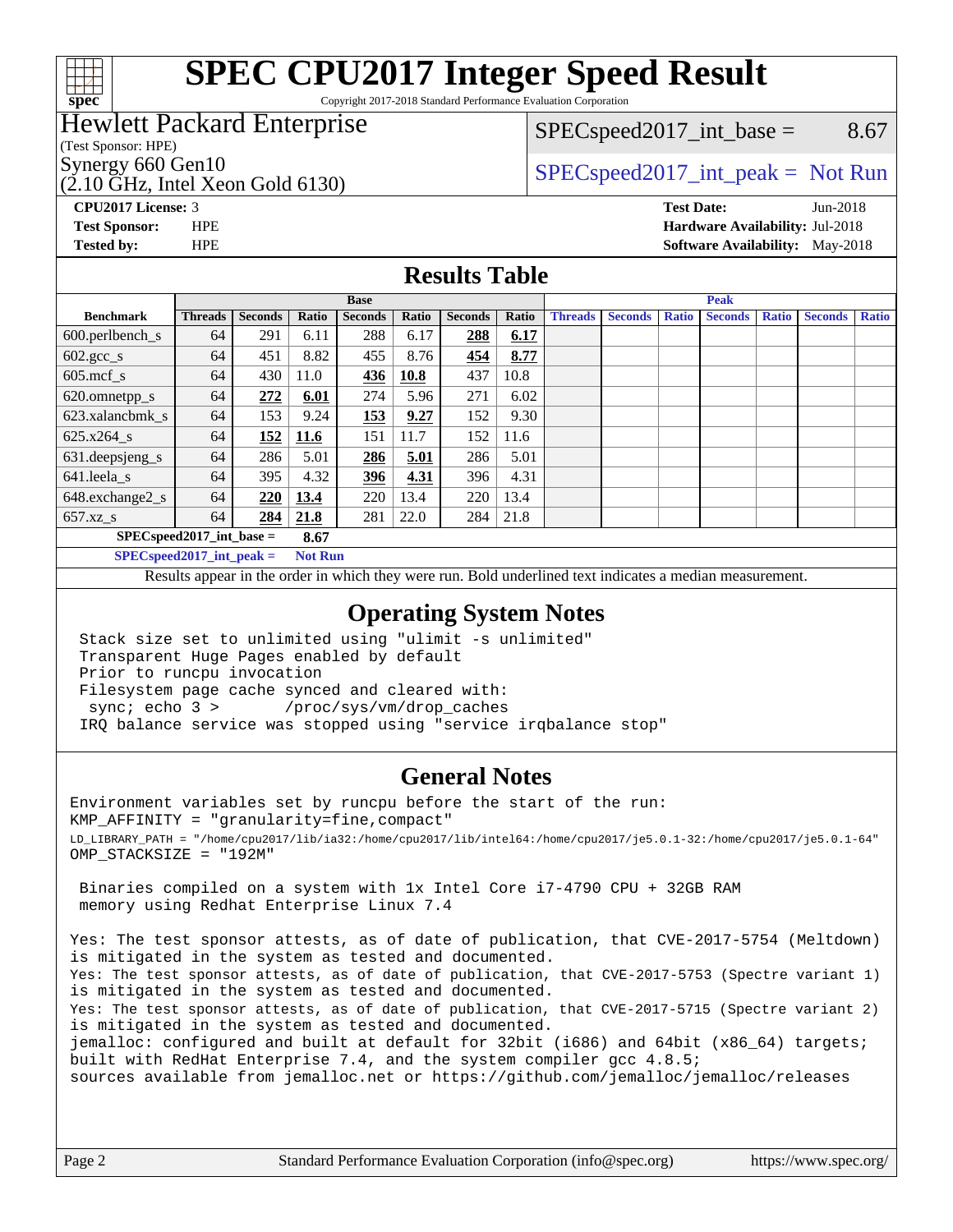#### **[SPEC CPU2017 Integer Speed Result](http://www.spec.org/auto/cpu2017/Docs/result-fields.html#SPECCPU2017IntegerSpeedResult)**  $+\ +$ **[spec](http://www.spec.org/)** Copyright 2017-2018 Standard Performance Evaluation Corporation Hewlett Packard Enterprise  $SPEC speed2017\_int\_base =$  8.67 (Test Sponsor: HPE) Synergy 660 Gen10  $SPEC speed2017\_int\_peak = Not Run$ (2.10 GHz, Intel Xeon Gold 6130) **[CPU2017 License:](http://www.spec.org/auto/cpu2017/Docs/result-fields.html#CPU2017License)** 3 **[Test Date:](http://www.spec.org/auto/cpu2017/Docs/result-fields.html#TestDate)** Jun-2018 **[Test Sponsor:](http://www.spec.org/auto/cpu2017/Docs/result-fields.html#TestSponsor)** HPE **[Hardware Availability:](http://www.spec.org/auto/cpu2017/Docs/result-fields.html#HardwareAvailability)** Jul-2018 **[Tested by:](http://www.spec.org/auto/cpu2017/Docs/result-fields.html#Testedby)** HPE **[Software Availability:](http://www.spec.org/auto/cpu2017/Docs/result-fields.html#SoftwareAvailability)** May-2018 **[Platform Notes](http://www.spec.org/auto/cpu2017/Docs/result-fields.html#PlatformNotes)** BIOS Configuration: Intel Hyper-Threading set to Disabled Thermal Configuration set to Maximum Cooling Memory Patrol Scrubbing set to Disabled LLC Prefetch set to Enabled LLC Dead Line Allocation set to Disabled Stale A to S set to Enabled Workload Profile set to General Peak Frequency Compute Energy/Performance Bias set to Maximum Performance Workload Profile set to Custom NUMA Group Size Optimization set to Flat Uncore Frequency Scaling set to Auto Sysinfo program /home/cpu2017/bin/sysinfo Rev: r5797 of 2017-06-14 96c45e4568ad54c135fd618bcc091c0f running on localhost.localdomain Fri Jun 22 00:32:40 2018 SUT (System Under Test) info as seen by some common utilities. For more information on this section, see <https://www.spec.org/cpu2017/Docs/config.html#sysinfo> From /proc/cpuinfo model name : Intel(R) Xeon(R) Gold 6130 CPU @ 2.10GHz 4 "physical id"s (chips) 64 "processors" cores, siblings (Caution: counting these is hw and system dependent. The following excerpts from /proc/cpuinfo might not be reliable. Use with caution.) cpu cores : 16 siblings : 16 physical 0: cores 0 1 2 3 4 5 6 7 8 9 10 11 12 13 14 15 physical 1: cores 0 1 2 3 4 5 6 7 8 9 10 11 12 13 14 15 physical 2: cores 0 1 2 3 4 5 6 7 8 9 10 11 12 13 14 15 physical 3: cores 0 1 2 3 4 5 6 7 8 9 10 11 12 13 14 15 From lscpu: Architecture: x86\_64 CPU op-mode(s): 32-bit, 64-bit Byte Order: Little Endian  $CPU(s):$  64 On-line CPU(s) list: 0-63 Thread(s) per core: 1 Core(s) per socket: 16 Socket(s): 4 NUMA node(s): 4 Vendor ID: GenuineIntel CPU family: 6 Model: 85 Model name: Intel(R) Xeon(R) Gold 6130 CPU @ 2.10GHz **(Continued on next page)**

Page 3 Standard Performance Evaluation Corporation [\(info@spec.org\)](mailto:info@spec.org) <https://www.spec.org/>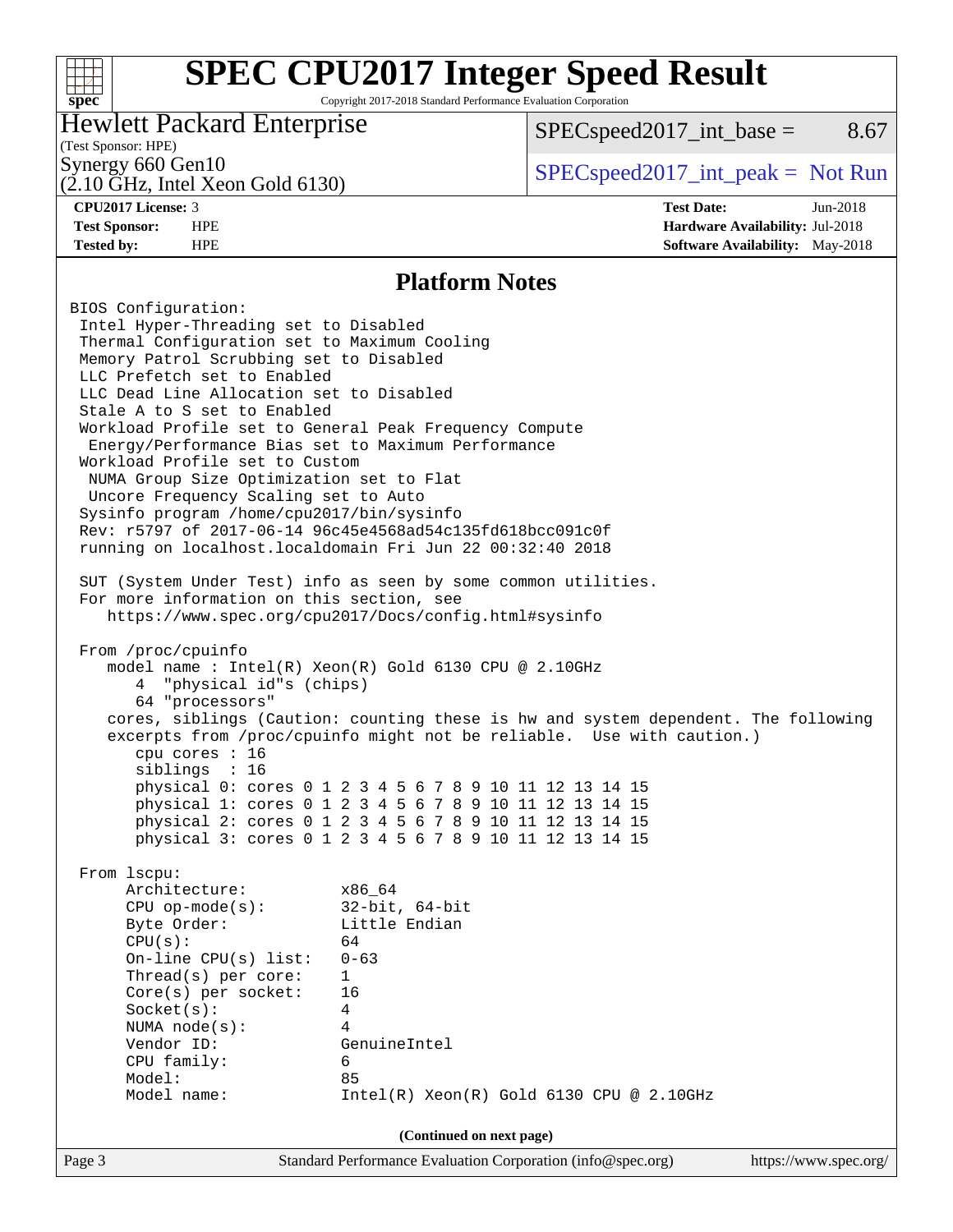#### $+\!\!+\!\!$ **[spec](http://www.spec.org/)**

## **[SPEC CPU2017 Integer Speed Result](http://www.spec.org/auto/cpu2017/Docs/result-fields.html#SPECCPU2017IntegerSpeedResult)**

Copyright 2017-2018 Standard Performance Evaluation Corporation

#### Hewlett Packard Enterprise

(2.10 GHz, Intel Xeon Gold 6130)

 $SPEC speed2017\_int\_base =$  8.67

(Test Sponsor: HPE)

Synergy 660 Gen10  $SPEC speed2017\_int\_peak = Not Run$ 

**[CPU2017 License:](http://www.spec.org/auto/cpu2017/Docs/result-fields.html#CPU2017License)** 3 **[Test Date:](http://www.spec.org/auto/cpu2017/Docs/result-fields.html#TestDate)** Jun-2018 **[Test Sponsor:](http://www.spec.org/auto/cpu2017/Docs/result-fields.html#TestSponsor)** HPE **[Hardware Availability:](http://www.spec.org/auto/cpu2017/Docs/result-fields.html#HardwareAvailability)** Jul-2018 **[Tested by:](http://www.spec.org/auto/cpu2017/Docs/result-fields.html#Testedby)** HPE **[Software Availability:](http://www.spec.org/auto/cpu2017/Docs/result-fields.html#SoftwareAvailability)** May-2018

#### **[Platform Notes \(Continued\)](http://www.spec.org/auto/cpu2017/Docs/result-fields.html#PlatformNotes)**

| Stepping:               |                           |  |  |  |
|-------------------------|---------------------------|--|--|--|
| CPU MHz:                | 2100.000                  |  |  |  |
| BogoMIPS:               | 4200.00                   |  |  |  |
| Virtualization:         | $VT - x$                  |  |  |  |
| $L1d$ cache:            | 32K                       |  |  |  |
| $L1i$ cache:            | 32K                       |  |  |  |
| $L2$ cache:             | 1024K                     |  |  |  |
| $L3$ cache:             | 22528K                    |  |  |  |
| NUMA $node0$ $CPU(s)$ : | $0 - 15$                  |  |  |  |
| NUMA $node1$ $CPU(s)$ : | $16 - 31$                 |  |  |  |
| NUMA $node2$ $CPU(s)$ : | $32 - 47$                 |  |  |  |
| NUMA $node3$ $CPU(s)$ : | $48 - 63$                 |  |  |  |
| Flanc:                  | ≙מ <i>חז</i> נות f<br>∍ا∩ |  |  |  |

 Flags: fpu vme de pse tsc msr pae mce cx8 apic sep mtrr pge mca cmov pat pse36 clflush dts acpi mmx fxsr sse sse2 ss ht tm pbe syscall nx pdpe1gb rdtscp lm constant\_tsc art arch\_perfmon pebs bts rep\_good nopl xtopology nonstop\_tsc aperfmperf eagerfpu pni pclmulqdq dtes64 monitor ds\_cpl vmx smx est tm2 ssse3 sdbg fma cx16 xtpr pdcm pcid dca sse4\_1 sse4\_2 x2apic movbe popcnt tsc\_deadline\_timer aes xsave avx f16c rdrand lahf\_lm abm 3dnowprefetch epb cat\_l3 cdp\_l3 intel\_ppin intel\_pt mba tpr\_shadow vnmi flexpriority ept vpid fsgsbase tsc\_adjust bmi1 hle avx2 smep bmi2 erms invpcid rtm cqm mpx rdt\_a avx512f avx512dq rdseed adx smap clflushopt clwb avx512cd avx512bw avx512vl xsaveopt xsavec xgetbv1 cqm\_llc cqm\_occup\_llc cqm\_mbm\_total cqm\_mbm\_local ibpb ibrs stibp dtherm ida arat pln pts pku ospke spec\_ctrl intel\_stibp

```
 /proc/cpuinfo cache data
cache size : 22528 KB
```
Page 4 Standard Performance Evaluation Corporation [\(info@spec.org\)](mailto:info@spec.org) <https://www.spec.org/> From numactl --hardware WARNING: a numactl 'node' might or might not correspond to a physical chip. available: 4 nodes (0-3) node 0 cpus: 0 1 2 3 4 5 6 7 8 9 10 11 12 13 14 15 node 0 size: 196256 MB node 0 free: 191759 MB node 1 cpus: 16 17 18 19 20 21 22 23 24 25 26 27 28 29 30 31 node 1 size: 196608 MB node 1 free: 192192 MB node 2 cpus: 32 33 34 35 36 37 38 39 40 41 42 43 44 45 46 47 node 2 size: 196608 MB node 2 free: 192117 MB node 3 cpus: 48 49 50 51 52 53 54 55 56 57 58 59 60 61 62 63 node 3 size: 196607 MB node 3 free: 192164 MB node distances: node 0 1 2 3 0: 10 21 21 21 1: 21 10 21 21 2: 21 21 10 21 **(Continued on next page)**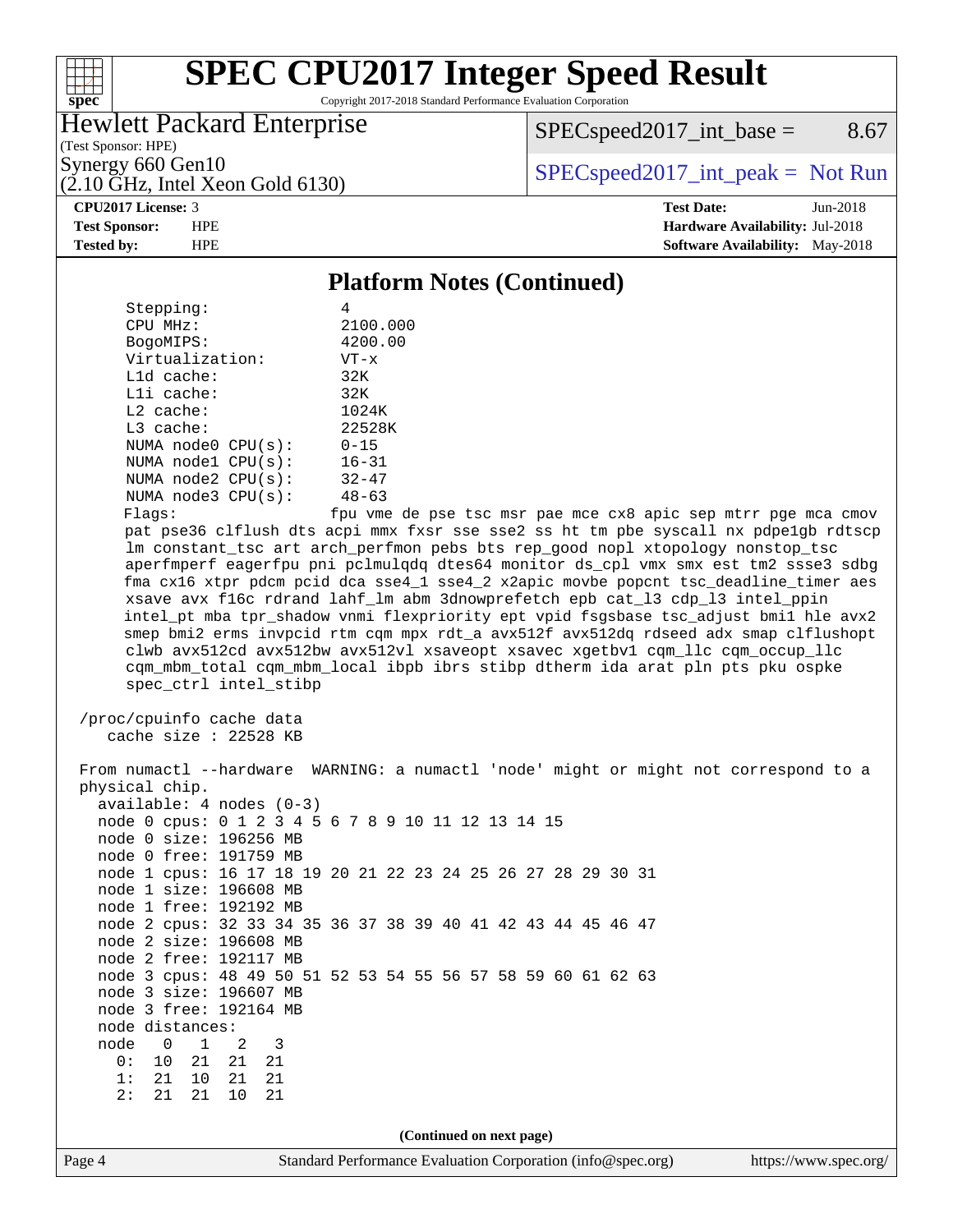#### **[SPEC CPU2017 Integer Speed Result](http://www.spec.org/auto/cpu2017/Docs/result-fields.html#SPECCPU2017IntegerSpeedResult)**  $+\ +$ Copyright 2017-2018 Standard Performance Evaluation Corporation **[spec](http://www.spec.org/)** Hewlett Packard Enterprise  $SPEC speed2017\_int\_base =$  8.67 (Test Sponsor: HPE) Synergy 660 Gen10<br>  $SPEC speed2017\_int\_peak = Not Run$ (2.10 GHz, Intel Xeon Gold 6130) **[CPU2017 License:](http://www.spec.org/auto/cpu2017/Docs/result-fields.html#CPU2017License)** 3 **[Test Date:](http://www.spec.org/auto/cpu2017/Docs/result-fields.html#TestDate)** Jun-2018 **[Test Sponsor:](http://www.spec.org/auto/cpu2017/Docs/result-fields.html#TestSponsor)** HPE **[Hardware Availability:](http://www.spec.org/auto/cpu2017/Docs/result-fields.html#HardwareAvailability)** Jul-2018 **[Tested by:](http://www.spec.org/auto/cpu2017/Docs/result-fields.html#Testedby)** HPE **[Software Availability:](http://www.spec.org/auto/cpu2017/Docs/result-fields.html#SoftwareAvailability)** May-2018 **[Platform Notes \(Continued\)](http://www.spec.org/auto/cpu2017/Docs/result-fields.html#PlatformNotes)** 3: 21 21 21 10 From /proc/meminfo MemTotal: 792273260 kB HugePages\_Total: 0 Hugepagesize: 2048 kB From /etc/\*release\* /etc/\*version\* os-release: NAME="Red Hat Enterprise Linux Server" VERSION="7.5 (Maipo)" ID="rhel" ID\_LIKE="fedora" VARIANT="Server" VARIANT\_ID="server" VERSION\_ID="7.5" PRETTY\_NAME="Red Hat Enterprise Linux Server 7.5 (Maipo)" redhat-release: Red Hat Enterprise Linux Server release 7.5 (Maipo) system-release: Red Hat Enterprise Linux Server release 7.5 (Maipo) system-release-cpe: cpe:/o:redhat:enterprise\_linux:7.5:ga:server uname -a: Linux localhost.localdomain 3.10.0-875.el7.rhel7\_ssb\_jcm7.x86\_64 #1 SMP Mon May 7 08:58:00 EDT 2018 x86\_64 x86\_64 x86\_64 GNU/Linux run-level 3 Jun 22 00:28 SPEC is set to: /home/cpu2017 Filesystem Type Size Used Avail Use% Mounted on /dev/mapper/rhel-home xfs 318G 16G 303G 5% /home Additional information from dmidecode follows. WARNING: Use caution when you interpret this section. The 'dmidecode' program reads system data which is "intended to allow hardware to be accurately determined", but the intent may not be met, as there are frequent changes to hardware, firmware, and the "DMTF SMBIOS" standard. BIOS HPE I43 06/15/2018 Memory: 48x UNKNOWN NOT AVAILABLE 16 GB 2 rank 2666 (End of data from sysinfo program) **[Compiler Version Notes](http://www.spec.org/auto/cpu2017/Docs/result-fields.html#CompilerVersionNotes)** ============================================================================== CC 600.perlbench  $s(base)$  602.gcc  $s(base)$  605.mcf  $s(base)$  625.x264  $s(base)$  657.xz\_s(base) **(Continued on next page)**

Page 5 Standard Performance Evaluation Corporation [\(info@spec.org\)](mailto:info@spec.org) <https://www.spec.org/>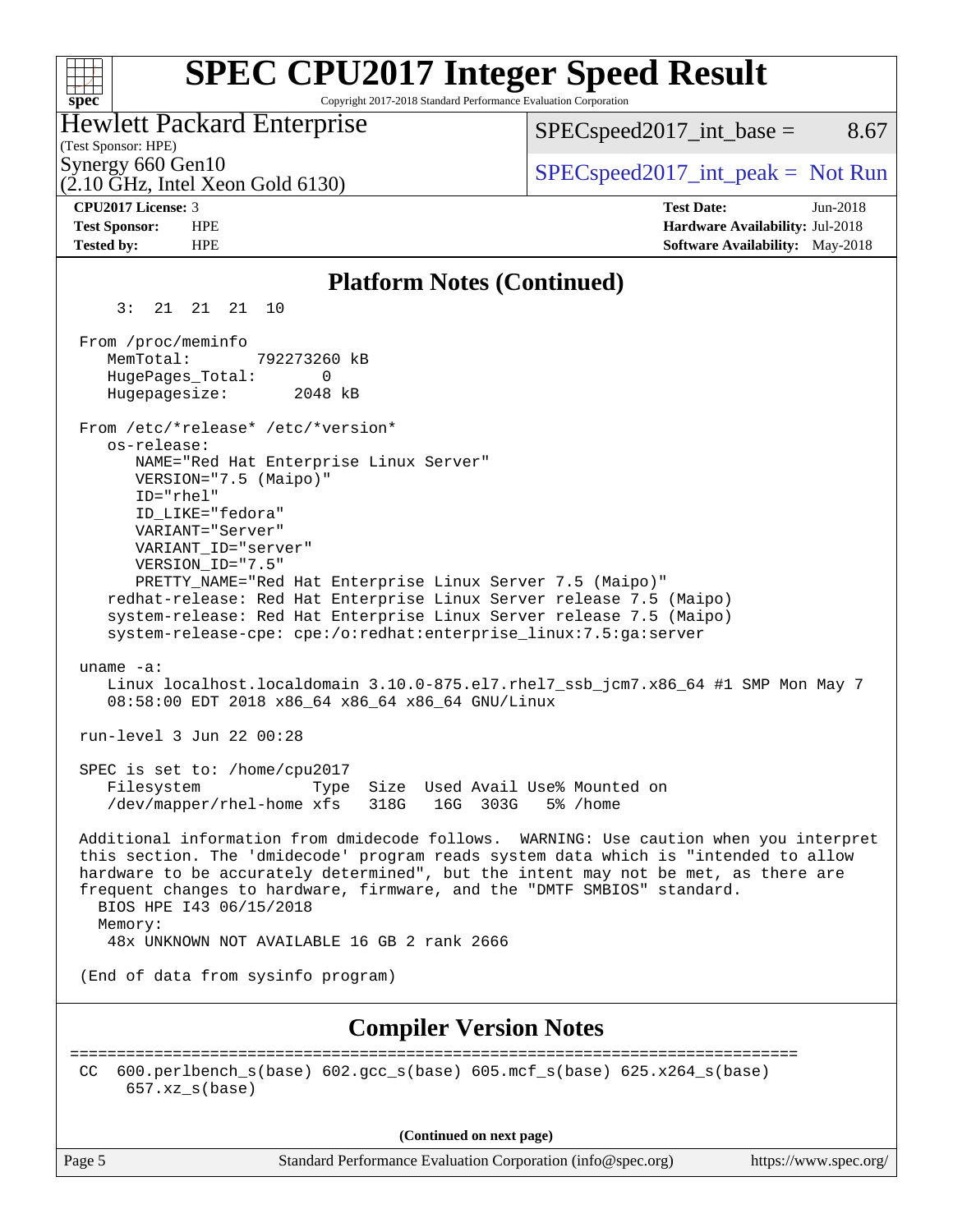| S)<br>E<br>U<br>L. |  |  |  |  |  |
|--------------------|--|--|--|--|--|

# **[SPEC CPU2017 Integer Speed Result](http://www.spec.org/auto/cpu2017/Docs/result-fields.html#SPECCPU2017IntegerSpeedResult)**

Copyright 2017-2018 Standard Performance Evaluation Corporation

#### Hewlett Packard Enterprise

 $SPEC speed2017\_int\_base =$  8.67

(Test Sponsor: HPE)

Synergy 660 Gen10<br>  $SPEC speed2017\_int\_peak = Not Run$ 

 $(2.10 \text{ GHz}, \text{Intel Xeon Gold } 6130)$ 

**[CPU2017 License:](http://www.spec.org/auto/cpu2017/Docs/result-fields.html#CPU2017License)** 3 **[Test Date:](http://www.spec.org/auto/cpu2017/Docs/result-fields.html#TestDate)** Jun-2018 **[Test Sponsor:](http://www.spec.org/auto/cpu2017/Docs/result-fields.html#TestSponsor)** HPE **[Hardware Availability:](http://www.spec.org/auto/cpu2017/Docs/result-fields.html#HardwareAvailability)** Jul-2018 **[Tested by:](http://www.spec.org/auto/cpu2017/Docs/result-fields.html#Testedby)** HPE **[Software Availability:](http://www.spec.org/auto/cpu2017/Docs/result-fields.html#SoftwareAvailability)** May-2018

#### **[Compiler Version Notes \(Continued\)](http://www.spec.org/auto/cpu2017/Docs/result-fields.html#CompilerVersionNotes)**

| icc (ICC) 18.0.0 20170811     |  | Copyright (C) 1985-2017 Intel Corporation. All rights reserved.      |  |
|-------------------------------|--|----------------------------------------------------------------------|--|
| $641.$ leela $s(base)$        |  | CXXC 620.omnetpp s(base) 623.xalancbmk s(base) 631.deepsjeng s(base) |  |
| icpc (ICC) 18.0.0 20170811    |  | Copyright (C) 1985-2017 Intel Corporation. All rights reserved.      |  |
| FC 648.exchange2 s(base)      |  |                                                                      |  |
| ifort (IFORT) 18.0.0 20170811 |  | Copyright (C) 1985-2017 Intel Corporation. All rights reserved.      |  |

------------------------------------------------------------------------------

## **[Base Compiler Invocation](http://www.spec.org/auto/cpu2017/Docs/result-fields.html#BaseCompilerInvocation)**

[C benchmarks](http://www.spec.org/auto/cpu2017/Docs/result-fields.html#Cbenchmarks):

[icc](http://www.spec.org/cpu2017/results/res2018q3/cpu2017-20180625-07307.flags.html#user_CCbase_intel_icc_18.0_66fc1ee009f7361af1fbd72ca7dcefbb700085f36577c54f309893dd4ec40d12360134090235512931783d35fd58c0460139e722d5067c5574d8eaf2b3e37e92)

[C++ benchmarks:](http://www.spec.org/auto/cpu2017/Docs/result-fields.html#CXXbenchmarks) [icpc](http://www.spec.org/cpu2017/results/res2018q3/cpu2017-20180625-07307.flags.html#user_CXXbase_intel_icpc_18.0_c510b6838c7f56d33e37e94d029a35b4a7bccf4766a728ee175e80a419847e808290a9b78be685c44ab727ea267ec2f070ec5dc83b407c0218cded6866a35d07)

[Fortran benchmarks](http://www.spec.org/auto/cpu2017/Docs/result-fields.html#Fortranbenchmarks): [ifort](http://www.spec.org/cpu2017/results/res2018q3/cpu2017-20180625-07307.flags.html#user_FCbase_intel_ifort_18.0_8111460550e3ca792625aed983ce982f94888b8b503583aa7ba2b8303487b4d8a21a13e7191a45c5fd58ff318f48f9492884d4413fa793fd88dd292cad7027ca)

## **[Base Portability Flags](http://www.spec.org/auto/cpu2017/Docs/result-fields.html#BasePortabilityFlags)**

 600.perlbench\_s: [-DSPEC\\_LP64](http://www.spec.org/cpu2017/results/res2018q3/cpu2017-20180625-07307.flags.html#b600.perlbench_s_basePORTABILITY_DSPEC_LP64) [-DSPEC\\_LINUX\\_X64](http://www.spec.org/cpu2017/results/res2018q3/cpu2017-20180625-07307.flags.html#b600.perlbench_s_baseCPORTABILITY_DSPEC_LINUX_X64) 602.gcc\_s: [-DSPEC\\_LP64](http://www.spec.org/cpu2017/results/res2018q3/cpu2017-20180625-07307.flags.html#suite_basePORTABILITY602_gcc_s_DSPEC_LP64) 605.mcf\_s: [-DSPEC\\_LP64](http://www.spec.org/cpu2017/results/res2018q3/cpu2017-20180625-07307.flags.html#suite_basePORTABILITY605_mcf_s_DSPEC_LP64) 620.omnetpp\_s: [-DSPEC\\_LP64](http://www.spec.org/cpu2017/results/res2018q3/cpu2017-20180625-07307.flags.html#suite_basePORTABILITY620_omnetpp_s_DSPEC_LP64) 623.xalancbmk\_s: [-DSPEC\\_LP64](http://www.spec.org/cpu2017/results/res2018q3/cpu2017-20180625-07307.flags.html#suite_basePORTABILITY623_xalancbmk_s_DSPEC_LP64) [-DSPEC\\_LINUX](http://www.spec.org/cpu2017/results/res2018q3/cpu2017-20180625-07307.flags.html#b623.xalancbmk_s_baseCXXPORTABILITY_DSPEC_LINUX) 625.x264\_s: [-DSPEC\\_LP64](http://www.spec.org/cpu2017/results/res2018q3/cpu2017-20180625-07307.flags.html#suite_basePORTABILITY625_x264_s_DSPEC_LP64) 631.deepsjeng\_s: [-DSPEC\\_LP64](http://www.spec.org/cpu2017/results/res2018q3/cpu2017-20180625-07307.flags.html#suite_basePORTABILITY631_deepsjeng_s_DSPEC_LP64) 641.leela\_s: [-DSPEC\\_LP64](http://www.spec.org/cpu2017/results/res2018q3/cpu2017-20180625-07307.flags.html#suite_basePORTABILITY641_leela_s_DSPEC_LP64) 648.exchange2\_s: [-DSPEC\\_LP64](http://www.spec.org/cpu2017/results/res2018q3/cpu2017-20180625-07307.flags.html#suite_basePORTABILITY648_exchange2_s_DSPEC_LP64) 657.xz\_s: [-DSPEC\\_LP64](http://www.spec.org/cpu2017/results/res2018q3/cpu2017-20180625-07307.flags.html#suite_basePORTABILITY657_xz_s_DSPEC_LP64)

Page 6 Standard Performance Evaluation Corporation [\(info@spec.org\)](mailto:info@spec.org) <https://www.spec.org/>